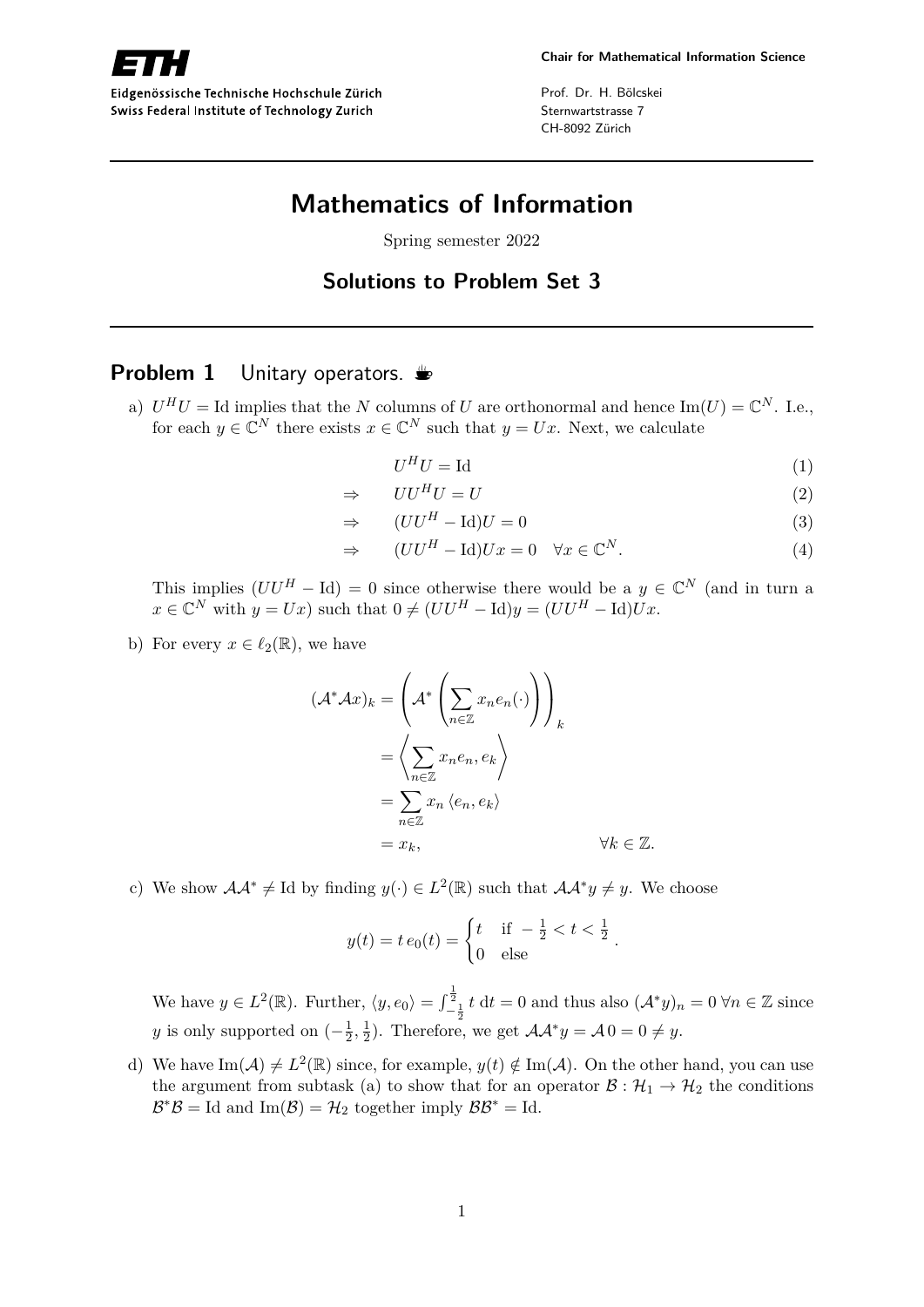### **Problem 2** Redundancy of a frame.

a) Assume that  ${\{\mathbf{f}_k\}}_{k=1}^N$  is a tight frame for  $\mathbb{C}^M$  with frame bound *A* such that  $\|\mathbf{f}_k\|=1$  for all  $1 \leq k \leq N$ . Choose an orthonormal basis  $\{\mathbf{e}_k\}_{k=1}^M$  for  $\mathbb{C}^M$ . Using Parseval's equality and the fact that the  $f_k$ ,  $1 \leq k \leq N$ , are normalized, we obtain

$$
1 = \|\mathbf{f}_k\|^2 = \sum_{\ell=1}^M |\langle \mathbf{f}_k, \mathbf{e}_\ell\rangle|^2
$$

for all  $1 \leq k \leq N$ . On the other hand, since  $\{\mathbf{f}_k\}_{k=1}^N$  is a tight frame with frame bound A, we have

$$
A = A \|\mathbf{e}_{\ell}\|^2 = \sum_{k=1}^{N} |\langle \mathbf{e}_{\ell}, \mathbf{f}_k \rangle|^2 \tag{5}
$$

for all  $1 \leq \ell \leq M$ . Summing (5) for all  $1 \leq \ell \leq M$  yields

$$
MA = \sum_{\ell=1}^{M} \sum_{k=1}^{N} |\langle \mathbf{e}_{\ell}, \mathbf{f}_{k} \rangle|^{2} = \sum_{k=1}^{N} \underbrace{\sum_{\ell=1}^{M} |\langle \mathbf{f}_{k}, \mathbf{e}_{\ell} \rangle|^{2}}_{=1} = N.
$$

As a result, we have necessarily  $A = N/M$ .

b) Assume that  ${\{\mathbf{f}_k\}}_{k=1}^N$  is a frame for  $\mathbb{C}^M$  with frame bounds *A* and *B* such that  $\|\mathbf{f}_k\|=1$ for all  $1 \leq k \leq N$ . As in 1., choose an orthonormal basis  $\{\mathbf{e}_k\}_{k=1}^M$  for  $\mathbb{C}^M$ . Again, using Parseval's equality and the fact that the  $f_k$ ,  $1 \leq k \leq N$ , are normalized, we obtain

$$
1 = \|\mathbf{f}_k\|^2 = \sum_{\ell=1}^M |\langle \mathbf{f}_k, \mathbf{e}_\ell\rangle|^2
$$

for all  $1 \leq k \leq N$ . Since  $\{\mathbf{f}_k\}_{k=1}^N$  is a frame for  $\mathbb{C}^M$  with frame bounds  $A, B$ , we have for all  $1 \leq \ell \leq M$  that

$$
A = A \|\mathbf{e}_{\ell}\|^2 \le \sum_{k=1}^N |\langle \mathbf{e}_{\ell}, \mathbf{f}_k \rangle|^2 \le B \|\mathbf{e}_{\ell}\|^2 = B. \tag{6}
$$

Summing (6) for all  $1 \leq \ell \leq M$  then gives

$$
AM \leq \sum_{\ell=1}^M \sum_{n=1}^N |\langle \mathbf{e}_{\ell}, \mathbf{f}_k \rangle|^2 = \sum_{n=1}^N \sum_{\ell=1}^M |\langle \mathbf{f}_k, \mathbf{e}_{\ell} \rangle|^2 \leq BM,
$$

which results in  $A \leq N/M \leq B$ .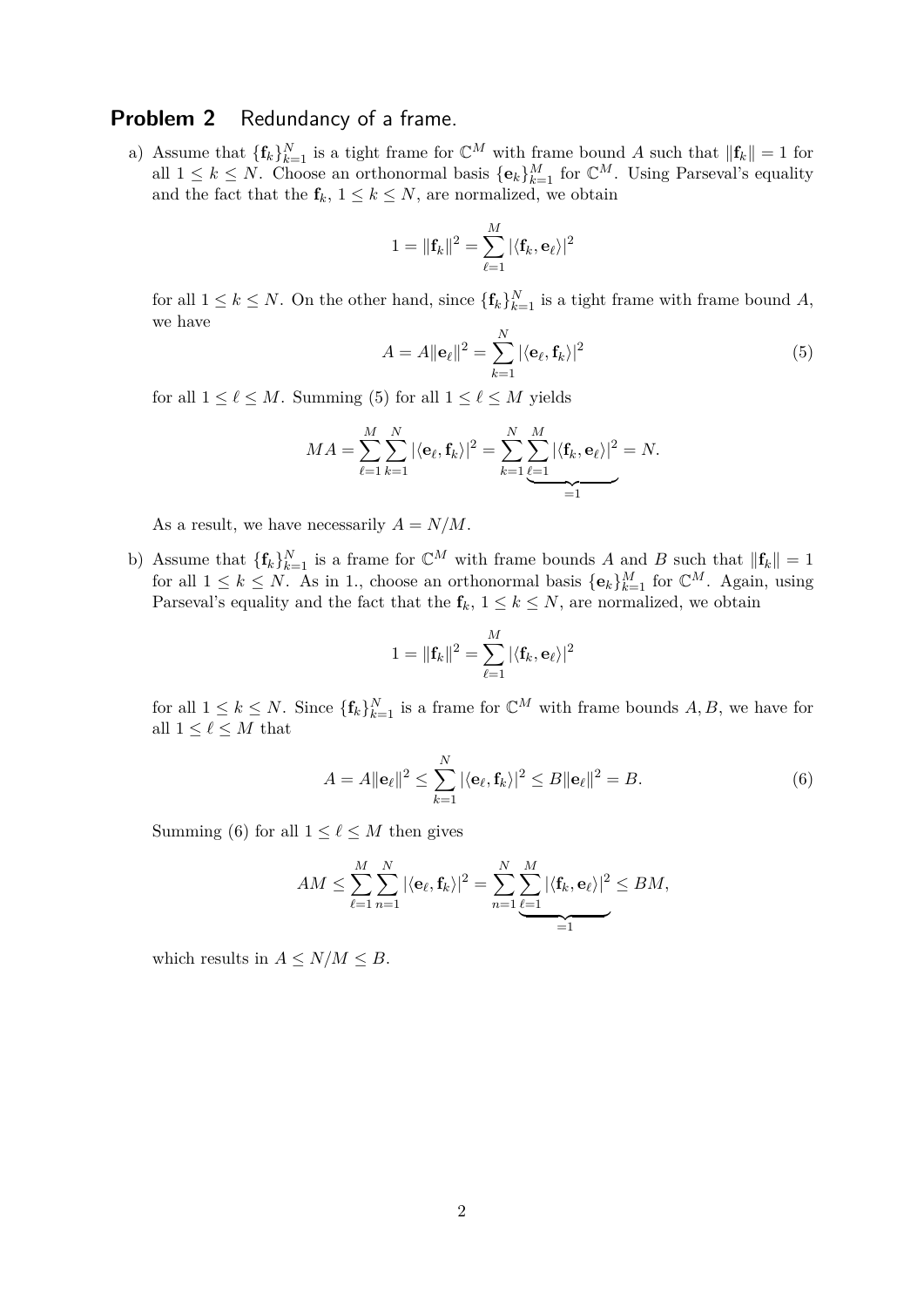# **Problem 3** Frame expansion with noise

We have the following:

$$
\mathbb{E}\left[\|\mathbf{f} - \mathbf{f}_{w}\|^{2}\right] = \mathbb{E}\left[\left\|\frac{1}{A}\sum_{j=1}^{M}w_{j}\mathbf{g}_{j}\right\|^{2}\right] = \mathbb{E}\left[\frac{1}{A^{2}}\sum_{j=1}^{M}\sum_{\ell=1}^{M}w_{j}w_{\ell}\langle\mathbf{g}_{j}\rangle\mathbf{g}_{\ell}\right]
$$

$$
= \frac{1}{A^{2}}\sum_{j=1}^{M}\sum_{\ell=1}^{M}\underbrace{\mathbb{E}\left[w_{j}w_{\ell}\right]}_{=\delta_{j,\ell}N_{0}}\langle\mathbf{g}_{j}\rangle\mathbf{g}_{\ell} = \frac{N_{0}}{A^{2}}\sum_{j=1}^{M}\underbrace{\|\mathbf{g}_{j}\|^{2}}_{=1}
$$

$$
= \frac{N_{0}M}{A^{2}} = \frac{N_{0}N}{r}.
$$

For any Hilbert space of dimension *N*, the MSE is inversely proportional to the redundancy. Therefore, it is an advantage to formulate algorithms involving frames than bases, which have redundancy  $r = 1$ .

## **Problem 4** DFT as a signal expansion.

Define the basis functions

$$
e_k(n) = \frac{1}{\sqrt{N}} e^{i2\pi \frac{k}{N}n}, \quad k = 0, 1, ..., N - 1.
$$

They form an orthonormal system as shown by

$$
\langle \mathbf{e}_k, \mathbf{e}_\ell \rangle = \sum_{n=0}^{N-1} e_k(n) \overline{e_\ell(n)} = \sum_{n=0}^{N-1} \frac{1}{\sqrt{N}} e^{i2\pi \frac{k}{N}n} \frac{1}{\sqrt{N}} e^{-i2\pi \frac{\ell}{N}n} = \frac{1}{N} \sum_{n=0}^{N-1} e^{i\frac{2\pi}{N}(k-\ell)n}
$$

$$
= \begin{cases} \frac{1}{N} \frac{e^{i2\pi(k-\ell)} - 1}{e^{i(k-\ell)\frac{2\pi}{N} - 1}} = 0, & k \neq \ell \\ \frac{1}{N} \sum_{k=0}^{N-1} 1 = 1, & k = \ell. \end{cases}
$$

We have N functions in  $\mathbb{C}^N$  that form an orthonormal system, thus, they form an orthonormal basis. Therefore any signal can be expressed as

$$
f(n) = \sum_{k=0}^{N-1} \langle \mathbf{f}, \mathbf{e}_k \rangle e_k(n)
$$

where

$$
\langle \mathbf{f}, \mathbf{e}_k \rangle = \sum_{n=0}^{N-1} f(n) \overline{e_k(n)} = \frac{1}{\sqrt{N}} \sum_{n=0}^{N-1} f(n) e^{-i2\pi \frac{k}{N}n} = \hat{f}(k).
$$

Therefore we see that the inverse of the DFT is given by

$$
f(n) = \frac{1}{\sqrt{N}} \sum_{k=0}^{N-1} \hat{f}(k) e^{i2\pi \frac{k}{N}n}.
$$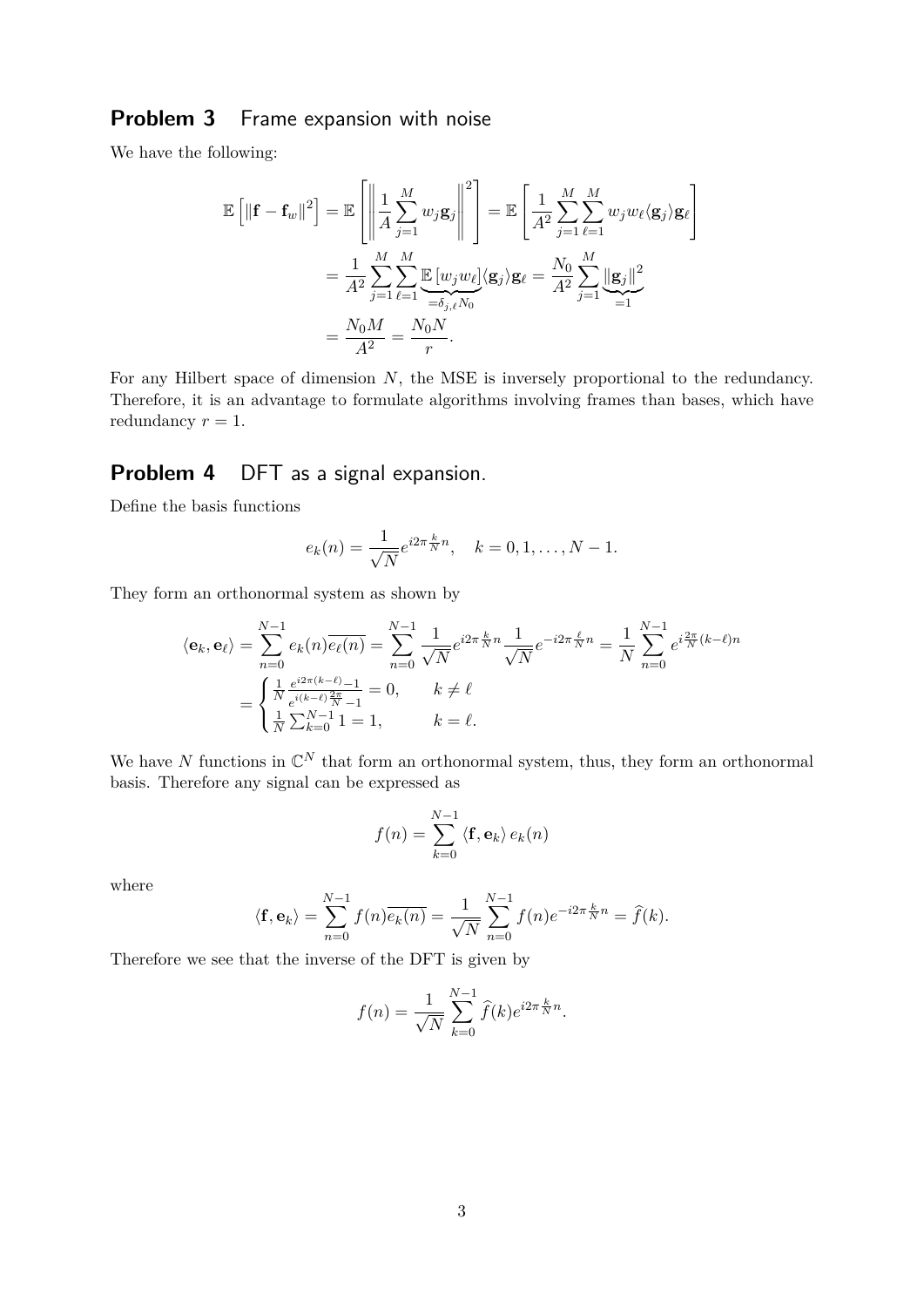## **Problem 5** Weyl-Heisenberg systems.

a) Let  $f, g \in L^2(\mathbb{R})$  and  $x, y \in \mathbb{R}$  be arbitrary. We have the following reconstruction formula:

$$
f_{-x,-y} = \sum_{m,n \in \mathbb{Z}} \langle f_{-x,-y}, \tilde{g}_{mT,nF} \rangle g_{mT,nF}
$$
  
= 
$$
\sum_{m,n \in \mathbb{Z}} \langle f_{-x,0}, \tilde{g}_{mT,nF+y} \rangle g_{mT,nF}
$$
  
= 
$$
\sum_{m,n \in \mathbb{Z}} \langle f, e^{-2\pi i (nF+y)x} \tilde{g}_{mT+x,nF+y} \rangle g_{mT,nF}.
$$

Now we take the inner product of both sides of this equation with  $h_{-x,-y}$  to obtain

$$
\langle f_{-x,-y}, h_{-x,-y} \rangle = \sum_{m,n \in \mathbb{Z}} \langle f, e^{-2\pi i (nF+y)x} \tilde{g}_{mT+x,nF+y} \rangle \langle g_{mT,nF}, h_{-x,-y} \rangle
$$
  
\n
$$
= \sum_{m,n \in \mathbb{Z}} \langle f, e^{-2\pi i (nF+y)x} \tilde{g}_{mT+x,nF+y} \rangle \langle g_{mT,nF+y}, h_{-x,0} \rangle
$$
  
\n
$$
= \sum_{m,n \in \mathbb{Z}} \langle f, e^{-2\pi i (nF+y)x} \tilde{g}_{mT+x,nF+y} \rangle \langle e^{-2\pi i (nF+y)x} g_{mT+x,nF+y}, h \rangle
$$
  
\n
$$
= \sum_{m,n \in \mathbb{Z}} \langle f, \tilde{g}_{mT+x,nF+y} \rangle \langle g_{mT+x,nF+y}, h \rangle.
$$

Finally, note that  $\langle f_{-x,-y}, h_{-x,-y} \rangle = \langle f, h \rangle$ . Together with the previous equation, this yields the desired identity.

b) Integrating as suggested, we get

$$
TF\langle f, h \rangle = \int_0^F \int_0^T \sum_{m,n \in \mathbb{Z}} \langle f, \tilde{g}_{mT+x,nF+y} \rangle \langle g_{mT+x,nF+y}, h \rangle \, dx \, dy
$$
  
\n
$$
= \sum_{m,n \in \mathbb{Z}} \int_0^F \int_0^T \langle f, \tilde{g}_{mT+x,nF+y} \rangle \langle g_{mT+x,nF+y}, h \rangle \, dx \, dy
$$
  
\n
$$
= \sum_{m,n \in \mathbb{Z}} \int_{nF}^{(n+1)F} \int_{mT}^{(m+1)T} \langle f, \tilde{g}_{x,y} \rangle \langle g_{x,y}, h \rangle \, dx \, dy
$$
  
\n
$$
= \int_{\mathbb{R}^2} \langle f, \tilde{g}_{x,y} \rangle \langle g_{x,y}, h \rangle \, dx \, dy = \int_{\mathbb{R}^2} \langle f, \tilde{g}_{x,y} \rangle \overline{\langle h, g_{x,y} \rangle} \, dx \, dy
$$
  
\n
$$
= \langle f, h \rangle \overline{\langle g, g \rangle},
$$
  
\n(7)

where the last step follows by the identity (IR) given in the problem statement. Since *f* and *h* were arbitrary (and in particular can be chosen so that  $\langle f, h \rangle = 1$ , we deduce  $\langle g, \tilde{g} \rangle = TF$ . To justify the change of order of summation and integration in (7), observe that

$$
\sum_{m,n\in\mathbb{Z}} \int_0^F \int_0^T |\langle f, \tilde{g}_{mT+x,nF+y} \rangle \langle g_{mT+x,nF+y}, h \rangle| \, \mathrm{d}x \, \mathrm{d}y =
$$
\n
$$
= \int_{\mathbb{R}^2} |\langle f, \tilde{g}_{x,y} \rangle| |\langle g_{x,y}, h \rangle| \, \mathrm{d}x \, \mathrm{d}y
$$
\n
$$
= \langle F_1, F_2 \rangle_{L^2(\mathbb{R}^2)} \le \|F_1\|_{L^2(\mathbb{R}^2)} \|F_2\|_{L^2(\mathbb{R}^2)} < \infty,
$$
\n(8)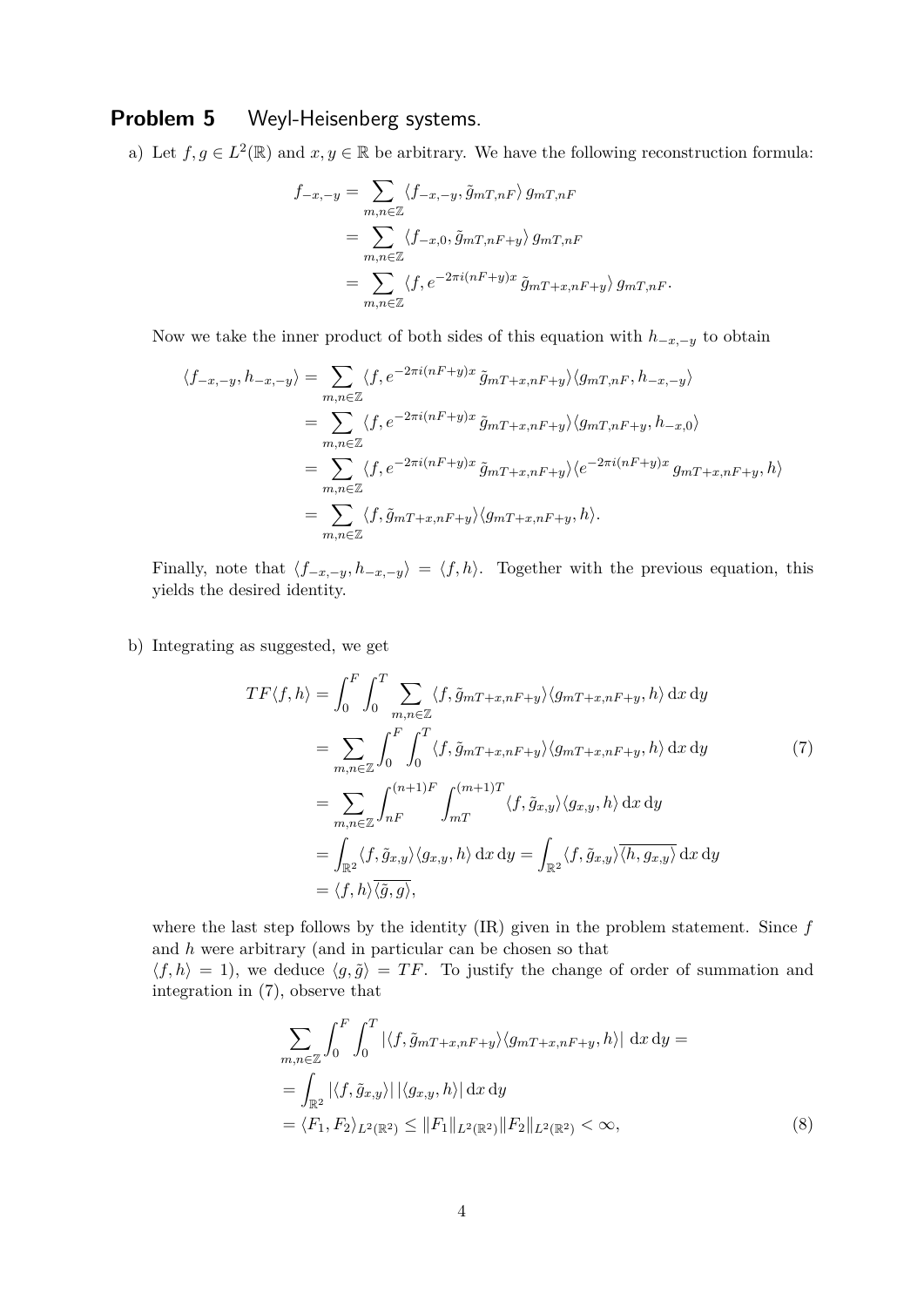where  $F_1(x, y) = |\langle f, \tilde{g}_{x,y} \rangle|$  and  $F_2(x, y) = |\langle h, g_{x,y} \rangle|$  are  $L^2(\mathbb{R}^2)$  functions by the assumption at the beginning of the problem statement.

c) We have the following two expansions:

$$
g = \sum_{m,n \in \mathbb{Z}} \langle g, \tilde{g}_{mT,nF} \rangle g_{mT,nF} = 1 \cdot g_{0,0} + \sum_{\substack{m,n \in \mathbb{Z} \\ (m,n) \neq (0,0)}} 0 \cdot g_{mT,nF}.
$$

Now, by the Lemma given in the problem statement, we have

$$
1^{2} + \sum_{\substack{m,n \in \mathbb{Z} \\ (m,n) \neq (0,0)}} 0^{2} = \sum_{\substack{m,n \in \mathbb{Z} \\ (m,n) \neq (0,0)}} |\langle g, \tilde{g}_{mT,nF} \rangle|^{2} + |\langle g, \tilde{g}_{0,0} \rangle - 1|^{2} + \sum_{\substack{m,n \in \mathbb{Z} \\ (m,n) \neq (0,0)}} |\langle g, \tilde{g}_{mT,nF} \rangle - 0|^{2}
$$
  

$$
\geq |\langle g, \tilde{g}_{0,0} \rangle|^{2} + |\langle g, \tilde{g}_{0,0} \rangle - 1|^{2} \geq |\langle g, \tilde{g} \rangle|^{2} = (TF)^{2},
$$
 (9)

where the first inequality is obtained by discarding all the terms on the right-hand side of the first equality except for the summands with  $(m, n) = (0, 0)$ . Thus, we have shown that  $TF \leq 1$ .

#### **Problem 6** Recovery. **Solution**

a) (i)

We can write  $x = \sum_{n \in \mathbb{Z}} c_n \phi(\cdot - n)$ , where  $\phi = \mathbb{1}_{[0,T)}$ , and

$$
c_n = \begin{cases} 1, & n \in \{0, 2\} \\ 2, & n = 1 \\ 4, & n = 3 \\ 0, & \text{else} \end{cases}
$$

(ii) The Fourier transform of  $\phi = \mathbb{1}_{[0,T)}$  is given by

$$
\hat{\phi}(\omega) = \int_0^T e^{-2\pi i \omega t} dt = \frac{e^{-2\pi i t \omega}}{-2\pi i \omega} \Big|_{t=0}^T = \frac{1 - e^{-2\pi i T \omega}}{2\pi i \omega}
$$
\n
$$
= T e^{-\pi i T \omega} \frac{e^{\pi i T \omega} - e^{-\pi i T \omega}}{2\pi i T \omega} = T e^{-\pi i T \omega} \text{sinc}(T\omega), \quad \omega \in \mathbb{R},
$$
\n(10)

*.*

where  $\text{sinc}(\theta) := \frac{\sin(\pi \theta)}{\pi \theta}, \theta \in \mathbb{R}$ . Therefore, as *x* is a linear combination of time-shifted versions of  $\phi$ , we have

$$
\hat{x}(\omega) = \underbrace{\left(\sum_{n=0}^{3} c_n e^{-2\pi i n T \omega}\right)}_{p(\omega)} \cdot \hat{\phi}(\omega), \quad \omega \in \mathbb{R}.
$$

Note that  $\hat{x}(\omega) = 0$  if and only if at least one of  $p(\omega)$  and  $\hat{\phi}(\omega)$  is zero. We have  $\{\omega \in \mathbb{R} : \hat{\phi}(\omega) = 0\} = \{\frac{n}{7}\}$  $T^{\frac{n}{T}}_{n \in \mathbb{Z} \setminus \{0\}}$  from the explicit expression (10). Moreover, as  $p(\omega)$  is a non-zero trigonometric polynomial, the set  $\{\omega \in \mathbb{R} : p(\omega) = 0\}$  is discrete.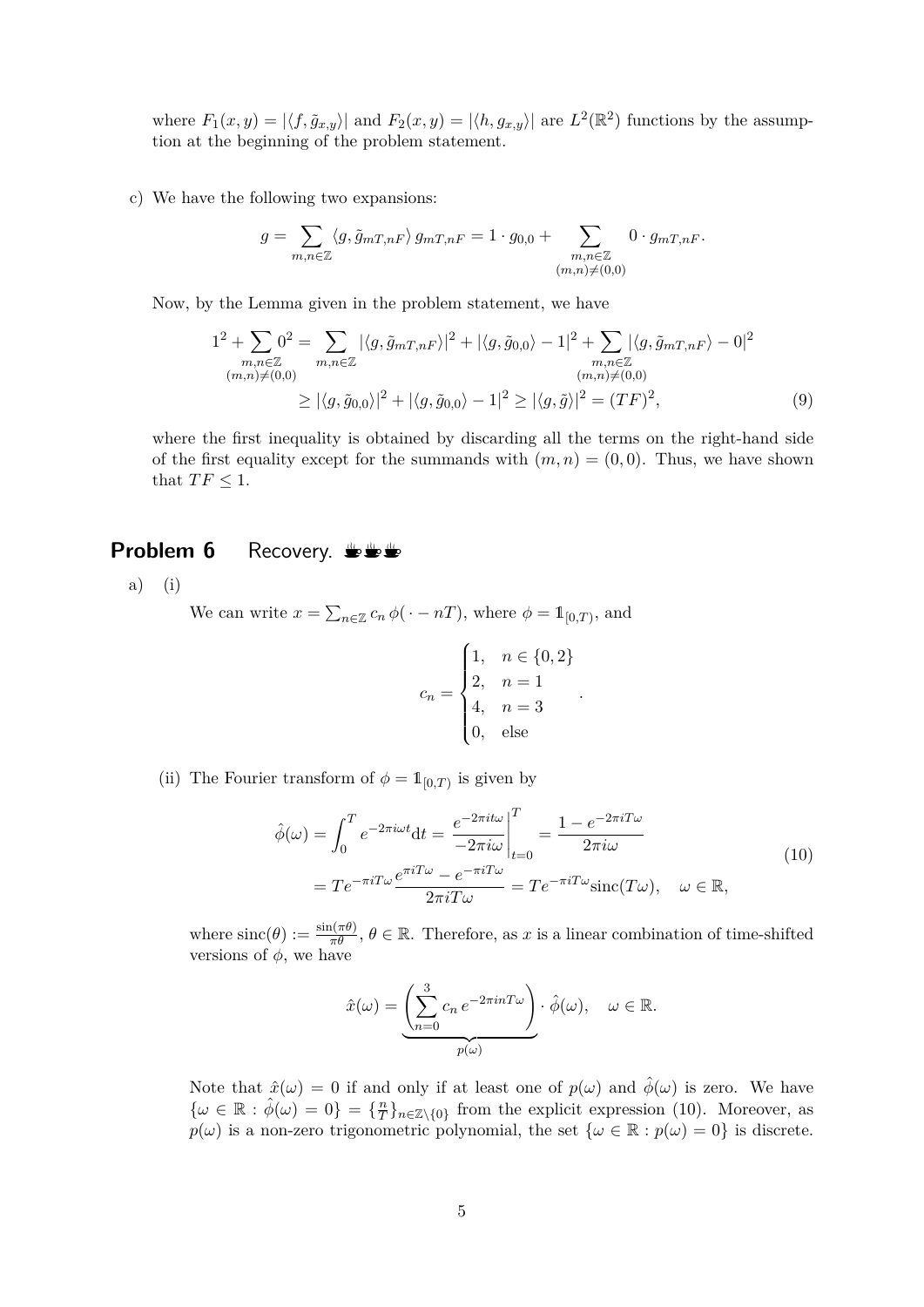Therefore

$$
\{\omega \in \mathbb{R} : \hat{x}(\omega) = 0\} = \{\omega \in \mathbb{R} : \hat{\phi}(\omega) = 0\} \cup \{\omega \in \mathbb{R} : p(\omega) = 0\}
$$

is discrete, and hence *x* is not bandlimited.

- (iii) The fact that  $x$  can be reconstructed by sampling it at integer multiples of  $T$  even though it is not bandlimited does not contradict the sampling theorem as the sampling theorem only states that bandlimitedness is sufficient for reconstruction, but does not claim necessity.
- b) (i) Note that

$$
x(kT) = \sum_{n \in \mathbb{Z}} c_n \phi(kT - nT), \quad \text{for all } k \in \mathbb{Z},
$$

so we simply set  $\phi^n = {\phi((k-n)T)}_{k \in \mathbb{Z}}$  to obtain

$$
\boldsymbol{x} = \sum_{n \in \mathbb{Z}} c_n \boldsymbol{\phi}^n.
$$
 (11)

(ii) Note that, as DTFT :  $\ell^2(\mathbb{Z}) \to L^2[0, 2\pi)$  is continuous and (11) converges unconditionally, we have

$$
\sum_{k \in \mathbb{Z}} x(kT)e^{-ik\theta} = \text{DTFT}\{\mathbf{x}\}(\theta) = \text{DTFT}\Big{\sum_{n \in \mathbb{Z}} c_n \phi^n\Big}(\theta)
$$

$$
= \sum_{n \in \mathbb{Z}} c_n \text{DTFT}\{\phi^n\}(\theta)
$$

$$
= \sum_{n \in \mathbb{Z}} c_n e^{-in\theta} \text{DTFT}\{\phi^0\}(\theta)
$$

$$
= \text{DTFT}\{\{c_n\}_{n \in \mathbb{Z}}\}(\theta) \cdot \sum_{k \in \mathbb{Z}} \phi(kT)e^{-ik\theta}, \quad \theta \in [0, 2\pi). \tag{12}
$$

Now, let  $\alpha > 0$  be such that  $\left| \sum_{k \in \mathbb{Z}} \phi(kT) e^{-ik\theta} \right| \ge \alpha > 0$ , for all  $\theta \in [0, 2\pi)$ , as per the problem assumptions. We can then divide both sides of (12) to obtain

DTFT
$$
\{\{c_n\}_{n\in\mathbb{Z}}\}(\theta) = \frac{\sum_{k\in\mathbb{Z}} x(kT)e^{-ik\theta}}{\sum_{k\in\mathbb{Z}} \phi(kT)e^{-ik\theta}}, \quad \theta \in [0, 2\pi).
$$

Finally, inverting the discrete-time Fourier transform, we find

$$
c_n = \frac{1}{2\pi} \int_0^{2\pi} \frac{\sum_{k \in \mathbb{Z}} x(kT) e^{-ik\theta}}{\sum_{k \in \mathbb{Z}} \phi(kT) e^{-ik\theta}} e^{in\theta} d\theta, \quad n \in \mathbb{Z}.
$$

#### **Problem 7** Haar wavelets.

By definition, we have that  $\text{supp }\psi = [0,1)$  and hence, for all  $j, k \in \mathbb{Z}$ , it holds that

$$
supp \psi_{j,k} = [2^j k, 2^j (k+1)).
$$
\n(13)

Let  $(j, k) \neq (j', k').$